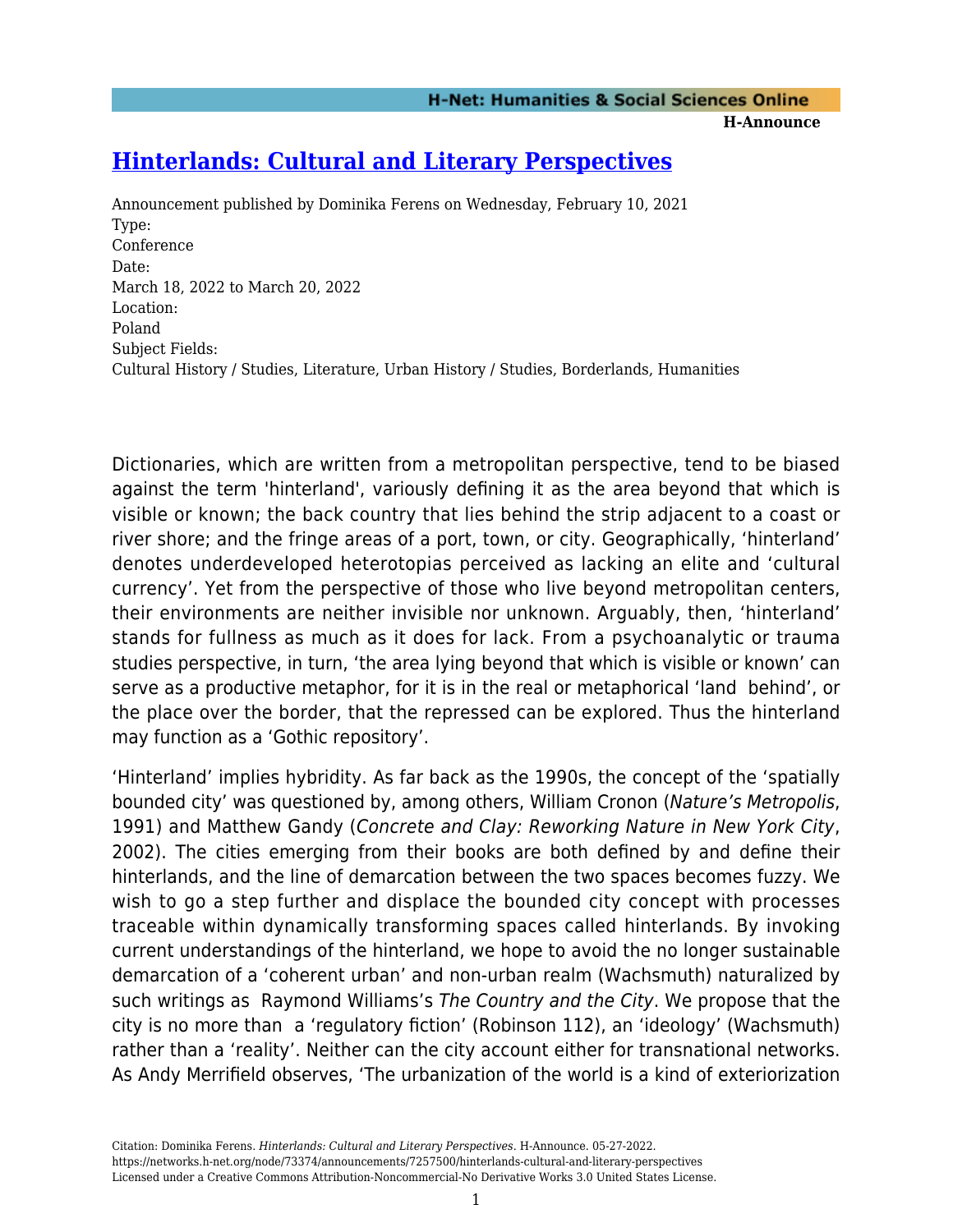of the inside as well as interiorization of the outside. . . . The urban unfolds into the countryside just as the countryside folds back into the city' (542). Shifting the focus from cities to real and imagined hinterlands, this conference sets out to address a spectrum of topics, 'an assemblage of material and cultural practices' (Foster), hitherto discussed in the urban context, and to revise their re/presentation in literary and cultural studies.

To describe a place as a hinterland in colonial and imperial contexts, Douglas Kerr argues, 'might already be to make a territorial claim on it' (11). It is a conceptual space imbued with connotations of imperial possession, othering and marginality. In the last century or so, agglomeration centres rather than colonial empires began to draw on or engulf both near and distant hinterlands. Writing The Sound and the Fury, William Faulkner acknowledged yet resisted the urban North's perception of the American South as a hinterland. For the post-World War II Polish 'settlers' arriving in the former German region of Silesia, the land posed the enigma of a hinterland, a Gothic text whose hidden, obscured and unspeakable histories remained illegible, while its 'natural' resources retrieved from the rubble were swiftly packed and transported to the capital, to be used in the reconstruction of Poland's urban core. The popular detective drama series Hinterland, set in Aberystwyth, Wales, is shot in and around the town, often in rural locations and emotionally charged landscapes 'newly discovered' by the film industry. In South African writing, the hinterland is the heartland once controlled by fortified farms (Foster). Ivan Vladislavić remarks that after the fall of apartheid, followed by massive migrations, there has been a relentless urban expansion whose symptom is the Restless Supermarket established on an 'abandoned aerodrome in the hinterland, at the end of a country road' (245). Once invisible, hinterlands emerge from obscurity by contributing to the rising, global high-intensity infrastructures/networks.

Our interest is in three categories of hinterlands. Firstly, in extensions of agglomeration centres into what has been historically defined as peripheries, fringes or fuzzy edges – suburban and rural developments sometimes referred to as 'upbuilding' (industrial and infrastructural clustering) and 'un-building' (post-industrial degradation of landscape) in hinterlands. Secondly, in far-away lands, territories, and heartlands – non-city spaces tied to urban cores and transformed into high-intensity infrastructure called operational landscapes. Thirdly, in metaphorical and real territories that function as hinterlands, and are thus invested with special qualities which contribute to their representation even though they are located close to the heart of urban cores, e.g. London's East End.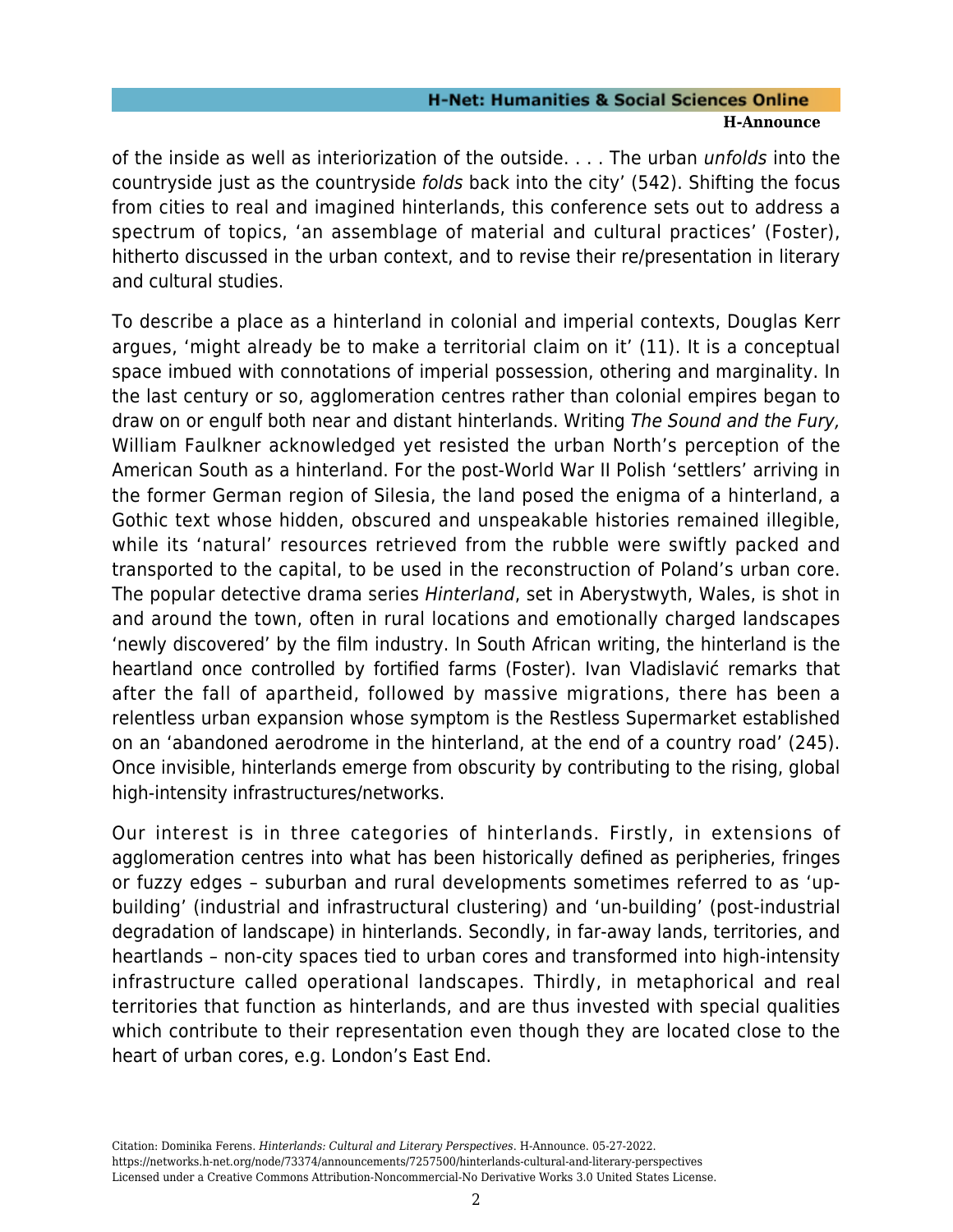We invite papers and presentations that address the subject of hinterlands by adopting either a literary studies or a cultural studies perspective. The welcome topics are related but not limited to the following fields of research:

- Hinterland or non-city: material and cultural practices in the rural urban fringe, urban hinterland and in distant hinterlands functioning as operational networks or historical sources of natural supplies,
- Hinterlands as neglected and disturbed landscapes of refuse, waste and loss, marked by histories of ecological violence and climate change, junkspace (Rem Koolhaas),
- Reclaiming and inhabiting hinterlands,
- Reinvention, appropriation and gentrification of hinterlands
- Hinterland as a tourist retreat and idyll.
- Memory, nostalgia, trauma and search for roots in hinterlands with histories of colonial, imperial, and political violence,
- Ethical considerations of hinterlands: incorporating otherness and embodying the self in hinterlands,
- The politics of memory in the hinterland controlling, censoring, and restoring memory,
- Transforming and representing hinterlands: land, landscape, territory, and their populations
- Re-imagining and remapping hinterlands. Writing hinterlands as mediation between analytic maps and new pathways of meaning, between a psychogeographical understanding of particular landscapes and locations and the imagined narratives that rewrite these maps from new perspectives,
- Writing hinterlands as a 'writing of excess' (Botting) and the repressed to be explored, representing hinterlands in various literary genres,
- Hinterland as a projected space and metaphor; metaphorical land behind a person; the ground on which political thought, knowledge and conviction are built.

## **References**

Botting, Fred. 2014. Gothic. Abingdon, UK: Routledge.

Brenner, Neil, ed. 2013. Implosions/Explosions: Towards a Study of Planetary Urbanization. Berlin: Jovis.

Cronon, William. Nature's Metropolis. New York: Norton, 1991.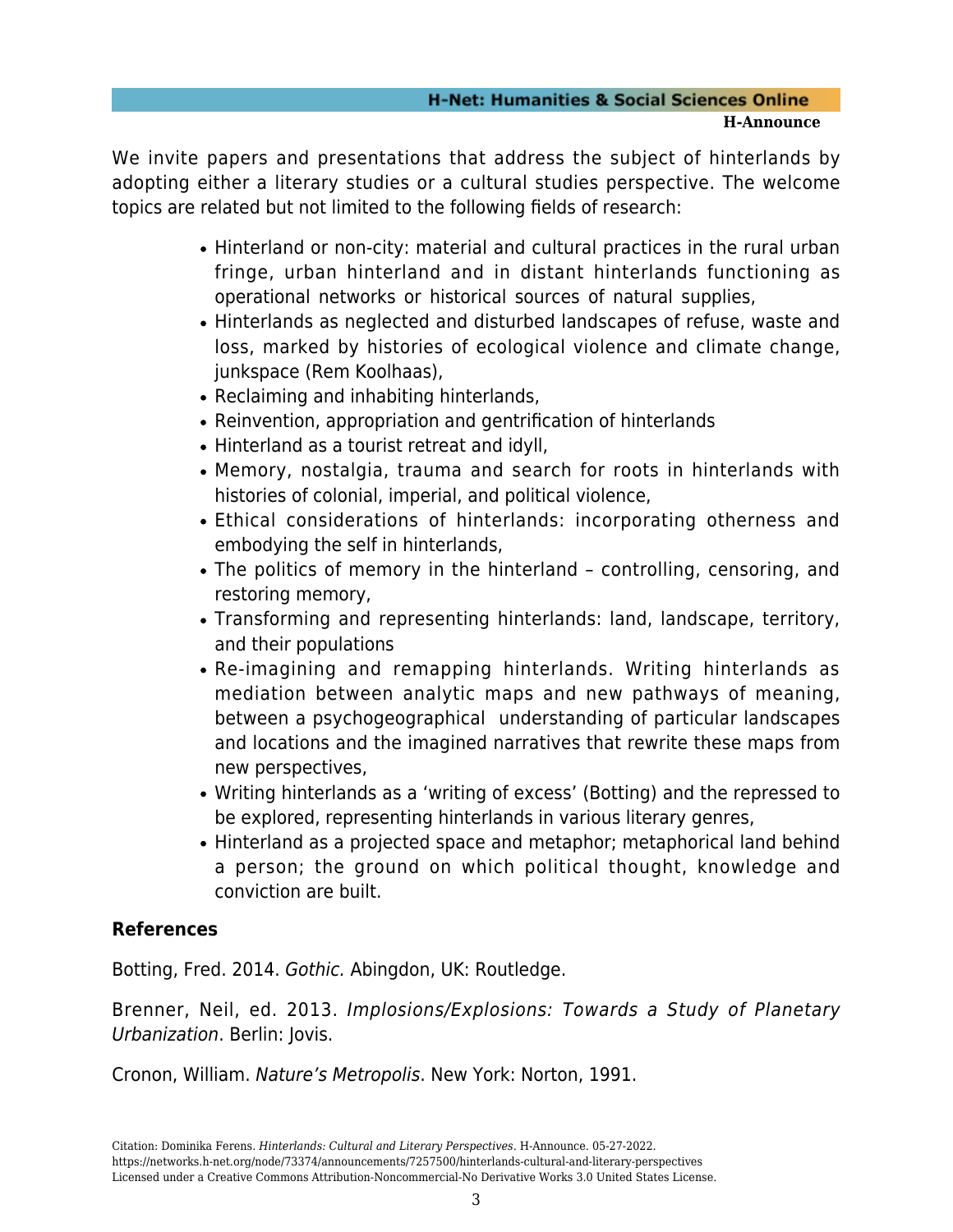Foster, Jeremy. 2008. Washed with Sun: Landscape and the Making of White South Africa. Pittsburg: University of Pittsburg Press.

Gandy, Matthew. 2002Concrete and Clay: Reworking Nature in New York City. Cambridge, MA: MIT University Press.

Jameson, Fredric 'Cognitive Mapping.' 1990. Marxism and the Interpretation of Culture: Eds. Cary Nelson and Lawrence Grossberg. Urbana: University of Illinois Press. 347-60.

Kerr, Douglas. 2008. Eastern Figures. Orient and Empire in British Writing. Hong Kong: Hong Kong University Press.

Merrifield, Andy. 2013. 'The Urban Question under Planetary Urbanization.' Implosions/ Explosions: Towards a Study of Planetary Urbanization. Berlin: Jovis. 164-180.

Robinson, 2006. Jennifer. Ordinary Cities. Between Modernity and Development. London: Routledge.

Turner, Victor. 1969. "Liminality and Communitas". The Ritual Process: Structure and Anti-Structure. Chicago: Aldine Publishing. 94-113.

Vladislavić, Ivan. 2006. The Restless Supermarket. Cape Town: David Philip Publishers.

Wachsmuth, David. 2014. 'City as ideology: reconciling the explosion of the city form with the tenacity of the city concept.' Environment and Planning D: Society and Space, vol. 31, 75-90.

Williams, Raymond. 1973. The Country and the City. London: Chatto and Windus.

**\_\_\_\_\_\_\_\_\_\_\_\_\_\_\_\_\_\_\_\_\_\_\_\_\_\_\_\_\_\_\_\_\_\_\_\_\_\_\_\_\_\_\_\_\_\_\_\_\_\_\_\_\_\_\_\_\_\_\_\_\_\_\_\_\_\_\_\_\_\_\_\_\_\_\_**

This conference is planned as an online event. The organizers intend to publish selected proceedings in the form of a journal issue or essay collection.

**Proposals** of about 300 words, together with a biographical note, should be sent to [hinterlands2022@gmail.com](mailto:hinterlands2022@gmail.com) by September 31, 2021.

**Conference fee:** € 50.00

**Organizing committee:** Ewa Kębłowska-Ławniczak, Dominika Ferens, Marcin